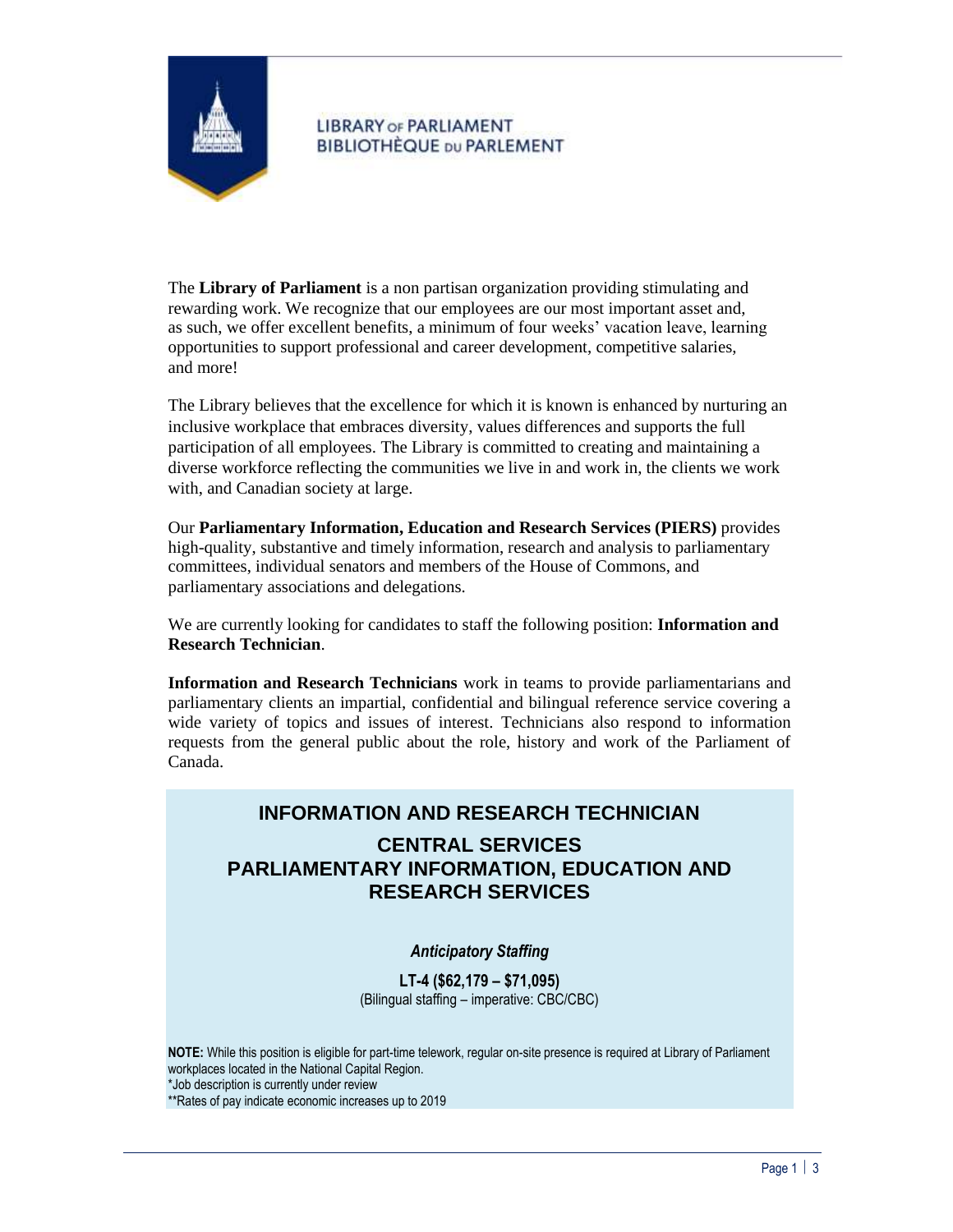## **For the purposes of this selection process, the competencies listed in the attached Competency Profile will be evaluated.**

## **The following knowledge criteria will also be evaluated:**

- Knowledge of search tools and techniques used to retrieve information from catalogues, online databases and websites
- Knowledge of the Canadian parliamentary system, the federal government and parliamentary publications
- Knowledge of current affairs that are of interest to parliamentarians and the general public

## **To be considered, candidates must have:**

• A Library Technician diploma OR a bachelor's degree with some training or experience in a field related to the position

### **Assets:**

- Experience providing information or reference services
- Experience working in a library, information centre or parliamentary environment

### **Operational Requirement:**

• Information and Research Technicians may be required to work an evening duty shift every few weeks during sitting periods

### **Candidates retained in this selection process will be required to obtain:**

- A successful second-language evaluation (Bilingual staffing imperative[: CBC/CBC\)](https://www.canada.ca/en/treasury-board-secretariat/services/staffing/qualification-standards/relation-official-languages.html)
- A successful pre-employment screening

### **Additional Information:**

- This selection process is open to the public and to employees of the Library of Parliament, the Senate, the House of Commons, the Office of the Senate Ethics Officer, the Office of the Conflict of Interest and Ethics Commissioner, the Parliamentary Protective Service, and the Office of the Parliamentary Budget Officer.
- This selection process will include a second-language evaluation, a written qualifying exam and an interview. The interview will consist of behavioural, situational and knowledge-based questions. Candidates will be required to pass each stage in order to move to the next stage of the selection process.
- Qualified candidates from this selection process may be considered for determinate or indeterminate positions at the Library of Parliament that require similar knowledge and/or competencies.